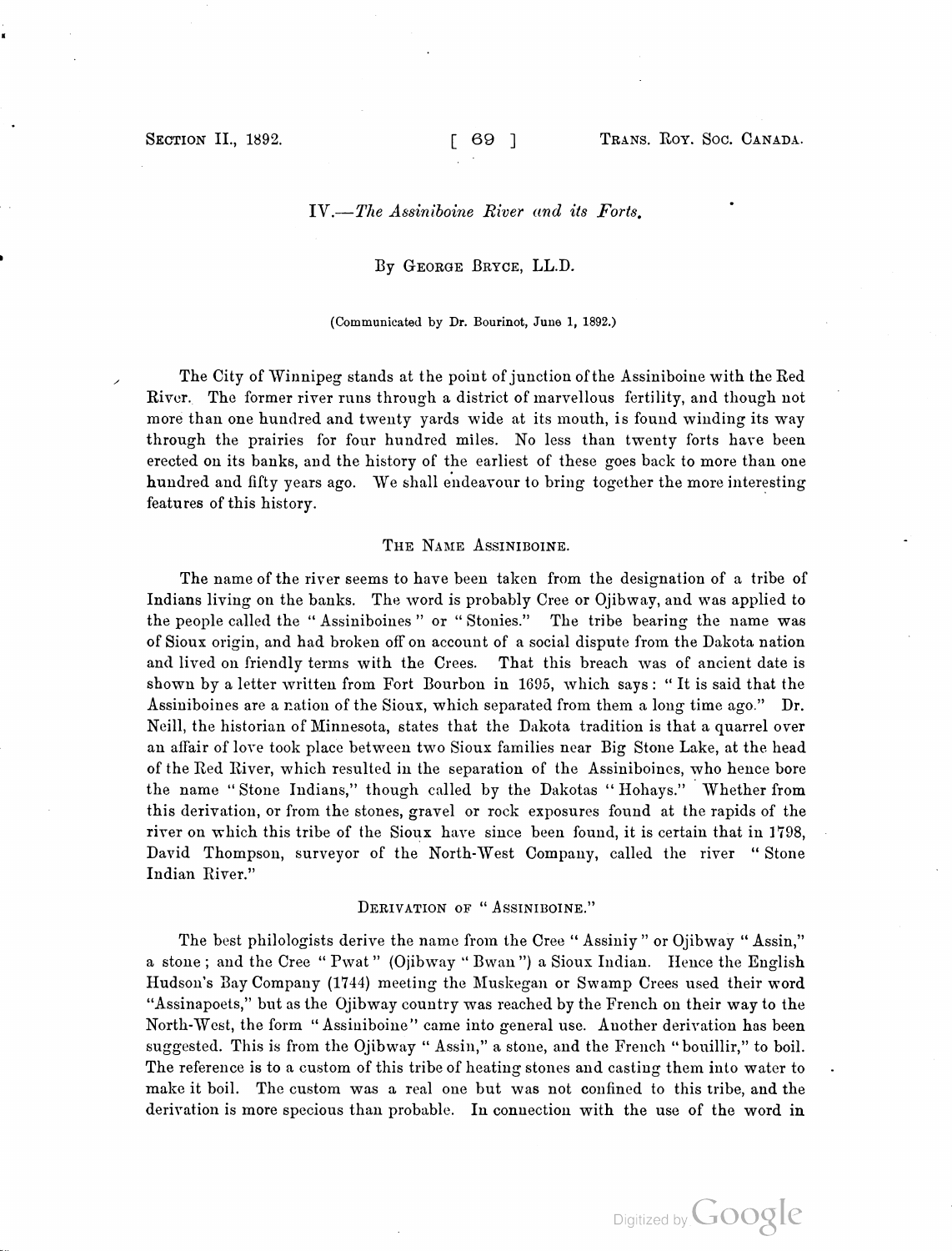the name " Assiniboia " given by Lord Selkirk to his colony on this and the Red River a curious statement was made. This was in Chappell's Voyage to Hudson Bay (1814); the writer says: "The infant colony is called by His Lordship Osna Boia (two Gaelic words signifying "Ossian's town") from the resemblance between that and the Indian name of Red River, "Asnaboyne." However consoling this may be to the Highlander, it must be consigned to the limbo of fanciful conceits.

## THE SPELLING.

The following are several of the different ways of spelling the name :-

| Assinipoels, | (Margry after Joliet, 1671).             |                            | Assinipoulacs, (French map, 1680).     |
|--------------|------------------------------------------|----------------------------|----------------------------------------|
| Assiniboels, | (Margry after Verandrye, 1730,           |                            | Asseniboels, (Franquelin's map, 1688). |
|              | and Bourgainville, 1757).                | Assinebouels, (Map, 1692). |                                        |
| Assiniboin,  | $($ D'Iberville, 1702).                  | Assenipoils,               | (De l'Isle's map, 1700).               |
| Assinibouel, |                                          | Assinipoils,               | (Carver, 1766).                        |
| Assinipoets, | (Robson, 1759).                          |                            | Assiniboilles, (Map of 1740).          |
| Assinipolis, | (De la Harpe).                           |                            | Assinibousls, (Map of 1744).           |
|              | Assenepolacs, (Duluth, 1684).            |                            |                                        |
|              | Assinipouals, (Lahontan, 1703).          |                            | Assinibouans, (John McDonnell, 1793).  |
|              | Assinipoulak, (Marquette's map of 1673). | Ossiniboyne,               | (Selkirk settlers).                    |

THE ASSINIBOINE OCCUPIED.

The fur trade was the cause of the first occupation of the valley of the Assiniboine. Several companies, with conflicting interests, found it profitable to extend their trade along the valley, and within its limits were enacted a number of the most sanguinary conflicts of the fur country. It is more than a century and a half since the first European explored the Assiniboine, although as our list of the different forms of the name shows, the country of the " wild Assiniboine " was known to geographers more than two hun dred years ago. Four movements claim our attention in this earlier history.

### I.-THE FRENCH PERIOD, (1736-63).

So far as we can ascertain, it was by the French explorer Varennes de la Verandrye, who, after leaving Lake Superior in 1731 and threading the watery ways of Rainy Lake and River, Lake of the Woods and Winnipeg River, across Lake Winnipeg: came up the Red River in 1735 or 1736, that the mouth of the Assiniboine, where the City of Winnipeg now stands, was first seen by white men. Some question has arisen as to whether or not there was a French fort built at the mouth of the Assiniboiae. It may be well to notice again the grounds for believing that there was such a fort, as given by the writer in a paper read before this Society in 1886.

#### FORT ROUGE.

(1.) In the French archives at Paris is a map, of date 1737, showing at the mouth of the Assiniboine, and on the south side, a fort marked " abandoned," so that it could only have been in existence for two years at most.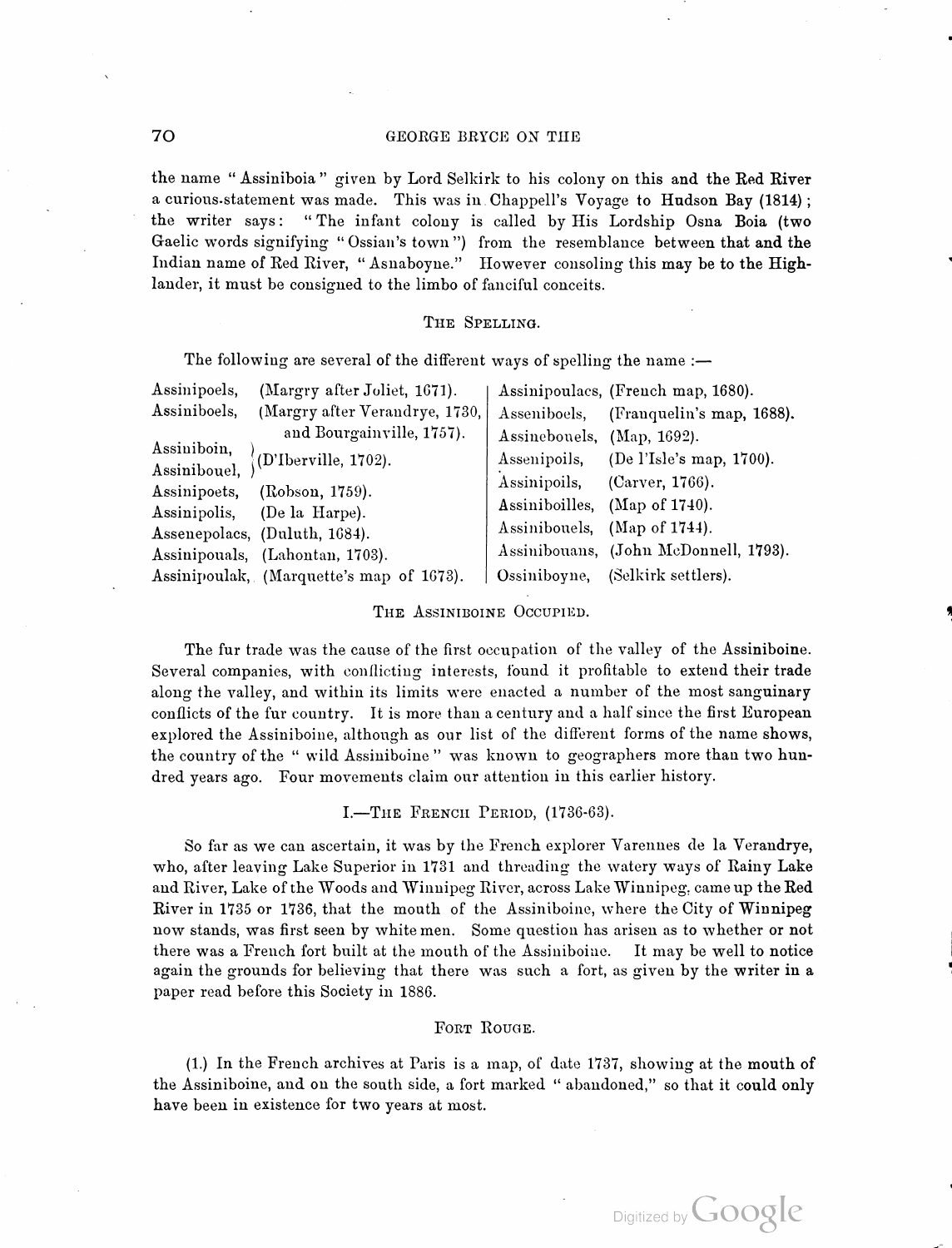( 2. ) A map in the Department of Marine, Paris, claiming to be of 1740, gives Fort Rouge at the mouth of the Assiniboine, and on the south side of it.

(3.) On a map in Paris, of date 1750, at the mouth of the Assiniboine, on the south side, is a fort marked "Ancien Fort," showing that for a number of years it had been given up.

(4.) A map of the Department of Marine, Paris, bearing date 1750, places Fort Rouge on the Assiniboine, at its mouth.



time of the French government (i. e. before 1763)." (5.) In the journal of John McDonnell, published by ex-governor Masson (1889), occurs as follows :—" At the Forks  $(i. e.$  of Red and Assiniboine rivers), the remains of several old forts are still (1793) to be seen, some of which were built as far back as the

(6.) Parkman in his new book (1892), "A half century of conflict," states that Verandrye erected six fortified posts during the first few years of explorations, and " besides these he built another post called Fort Rouge on the site of the City of Winnipeg-which was not long occupied."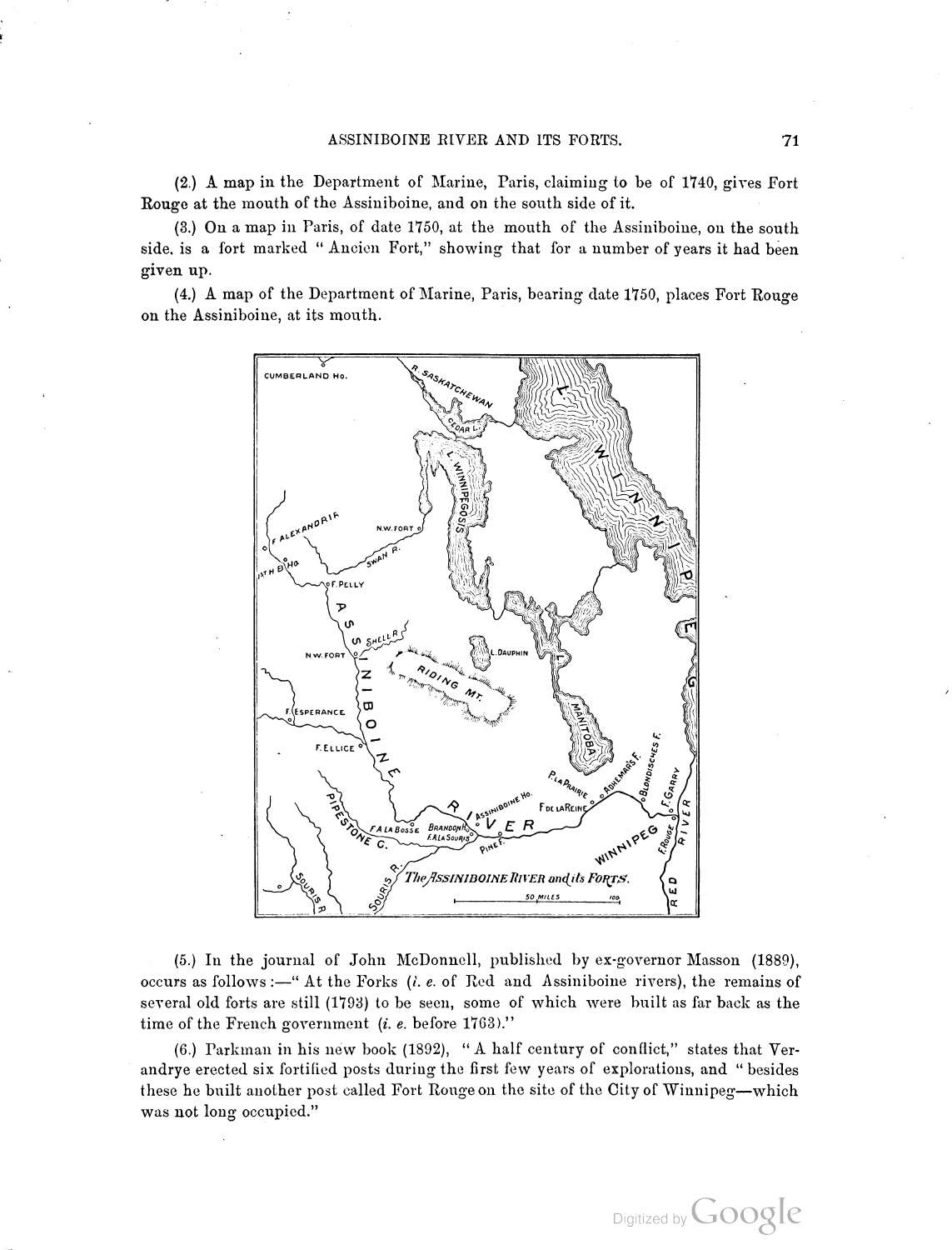#### FORT DE LA REINE.

Verandrye and his sons pushed up the Assiniboine, and we learn that on October 3rd, 1738, fifty or sixty miles from the mouth of the river they began to build Fort de la Reine . This fort seems to have been on the north side of the river, and to have marked the south end of the portage, or Indian carrying place, to Lake Manitoba. Exactly at what point on the river this fort was situated we can hardly now determine, though on the bank of the river south of the present Town of Portage la Prairie seems the most likely spot. Several of the early maps give the site of Fort de la Reine at the northern bend of the river, near the present village of Poplar Point. John McDonnell in the ac count of Red River (1793-97) speaks of a French commercial settlement a day's journey<br>from the mouth of the Assiniboine, probably about the site of the Hudson's Bay Company<br>establishment of recent days days known as "White Blondishe's Fort, and the trader says :- " Blondishe's Fort is the first we come to ; next to it is Fort la Reine according to some, but others say that Fort la Reine stood at the Por tage la Prairie." The same writer speaks of another trading station of the French period, " Adhemar's Fort," which was south of the present High Bluff Station of the C. P. R.

McDonnell says :—" by land the distance does not exceed six miles from Portage la Prairie. " >

Fort la Reine became the headquarters of the French operations in the North- West. From this centre the expedition departed, by which the sons of Verandrye discovered the Rocky Mountains (1743), and at Fort la Reine, Legardeur de St. Pierre wintered in 1752, but on the French leaving it in that year the fort was burnt to the ground by the Assini boine Indians.

#### POPLAR FORT.

Another reminder of the French period is found in the site of Poplar Fort (le Fort des Trembles), nine miles south-west of Portage la Prairie. Its site is still marked by the thick belt of poplar trees extending out on the plain. It is worthy of note that the name St. Charles given to the Assiniboine by Verandrye still lingers among the old French half-breeds of the river, and one of the best known French parishes on the Assini boine bears the name St. Charles.

Sixty or seventy miles south- west of Portage la Prairie by land, the Souris or Mouse River, called by Verandrye, St. Pierre , empties into the Assiniboine. We have no exact traces of fort or settlement during the French period at that point. But Margry says :-" This point was the centre of the establishments and the point of departure of the ex peditions which the explorers intended to make to the south and to the north." Harmon in 1805 says of it :—"It is now more than fifty years since a French missionary left this place, and the prayers then taught the natives have not been forgotten ." We know that in 1738 the River Souris was used to reach the country of the Mandans, and in 1742 Ver andrye's sons crossed the plains from the Souris to the Missouri, ascended it and saw at a distance the Rocky Mountains. It would seem that from the junction of the Assiniboine and Souris rivers, expeditions to the north were undertaken by which Lake Dauphin and Lake Bourbon, where forts were built, were reached, and eren the great Saskatchewan explored to the Forks and beyond. The French period of exploration was one of great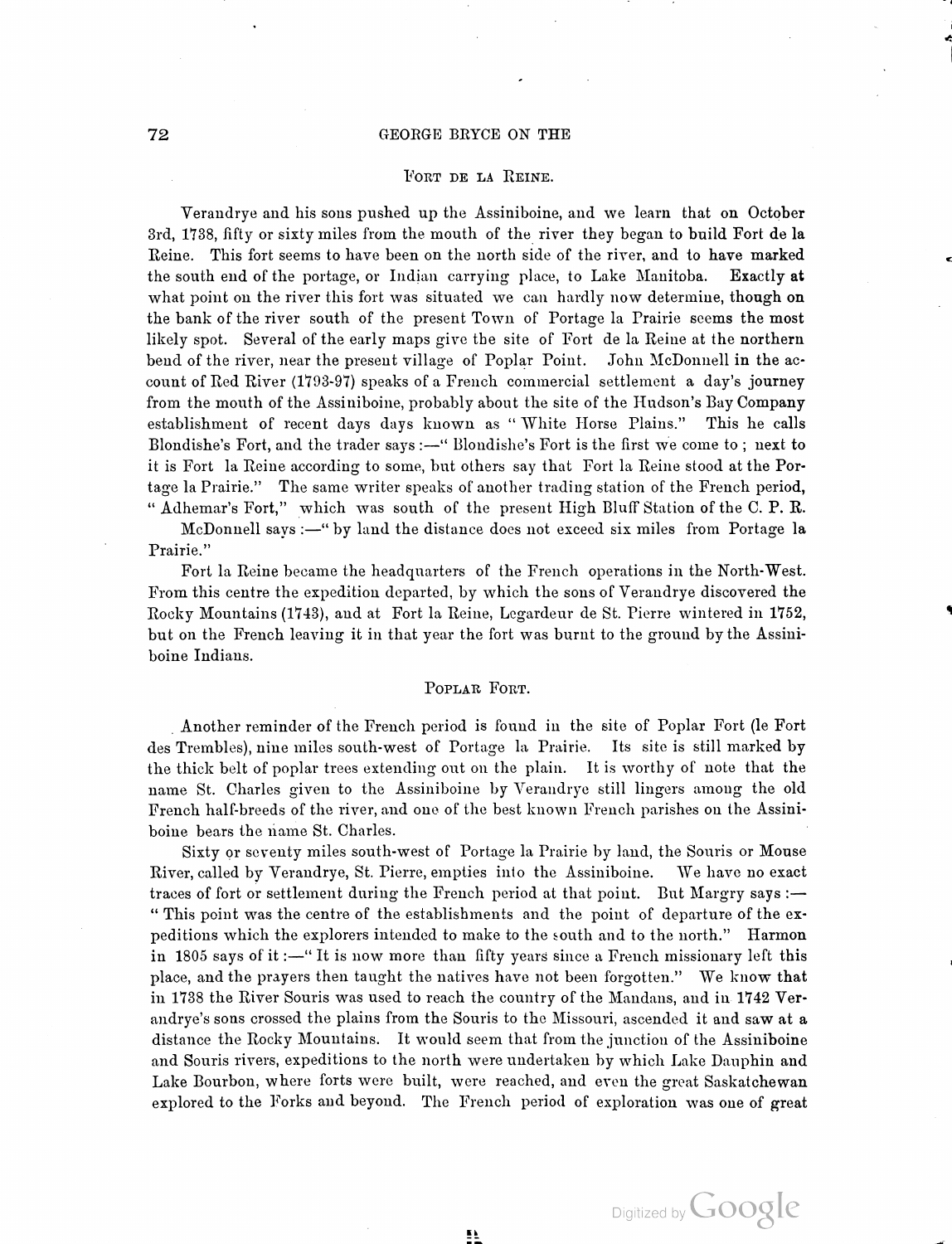## ASSINIBOINE RIVER AND ITS FORTS. 73

energy, and probably not less than six or eight commercial establishments or forts were founded in the valley of the Assiniboine.

## II.-THE NORTH-WEST FUR COMPANY.

The check given the fur trade by the transfer of Canada to the British (1759-63) was short. Two Scottish merchants of Montreal organized expeditions to penetrate the fur country . It was in 1766 that the Montreal merchants reached Kaministiquia on Lake Superior, and soon after (1770) Thomas Curry penetrated to Cedar Lake on the Saskatchewan, and carried on <sup>a</sup> successful trade. James Finlay followed Curry and reached far distant Athabasca The brothers, Frobisher, the determined merchant Simon McTavish and the firm of Gregory, McLeod & Co., became rivals in this enterprise. It was in 1783-84 that a combination took place under the name of "The North-West Fur Company, " and in 1790 the reorganized company contained almost all the fur traders of Montreal. It would seem that the impulse of this union led to the fuller occupation of the Assiniboine valley. To us the natural entrance to this valley is by way of the Red River ; but it was from the headwaters of the Assiniboine, from the direction of the Sas katchewan and Lake Winnipeg, that the occupation came. By coming to Lake Winni pegosis and ascending the Swan River (always a fur-trader's paradise), a short portage led to the upper Assiniboine.

## FORT ESPERANCE.

McDonnell to have been "two short days' march" from the junction of the Qu'Appelle The oldest fort in the Assiniboine valley built by the North-westers appears to have been Fort Esperance, and that on <sup>a</sup> branch of the Assiniboine. It is declared by John (usually written in the early records Qui Appelle) River and the Assiniboine, probably near the mouth of Cut Arm Creek. Fort Esperance would seem to have been built by Mr. Robert Grant, a bourgeois of the North -West Company, <sup>a</sup> year or two after 1780. According to David Thompson it was in 50° 28' 58" and 101° 45' 45" West.

## FORT ALEXANDRIA.

In the year 1800 Harmon describes this fort :- " The fort is built on a small rise of ground, on the banks of the Assiniboine or upper Red River, that separates it from <sup>a</sup> beautiful prairie about ten miles long and from one to four broad, which is as level as the floor of a house. At a little distance behind the fort are small groves of birch, poplar, aspen and pine. On the whole the scenery around it is delightful. The fort is sixteen rods (256 feet) in length by twelve (196 feet) in breadth; the houses, stores, etc., are well built, are plastered on the inside and outside, and are washed over with a white earth, which answers nearly as well as lime for whitewashing. This earth is found in certain places in all parts of the country." The position of Alexandria is given by Harmon as 52° N. and 103° W. John McDonnell states that Fort Tremblante (named from the common poplar or aspen) is a little farther from Shell River than Shell River is from the<br>Qu'Appelle. A glance at the map shows that Fort Tremblante (1793) and Alexandria ( 1800 ) were in about the same locality. Probably the name Tremblante was changed to Alexandria in honour of Sir Alexander Mackenzie, for so the tradition goes.

Sec. II., 1892. 10.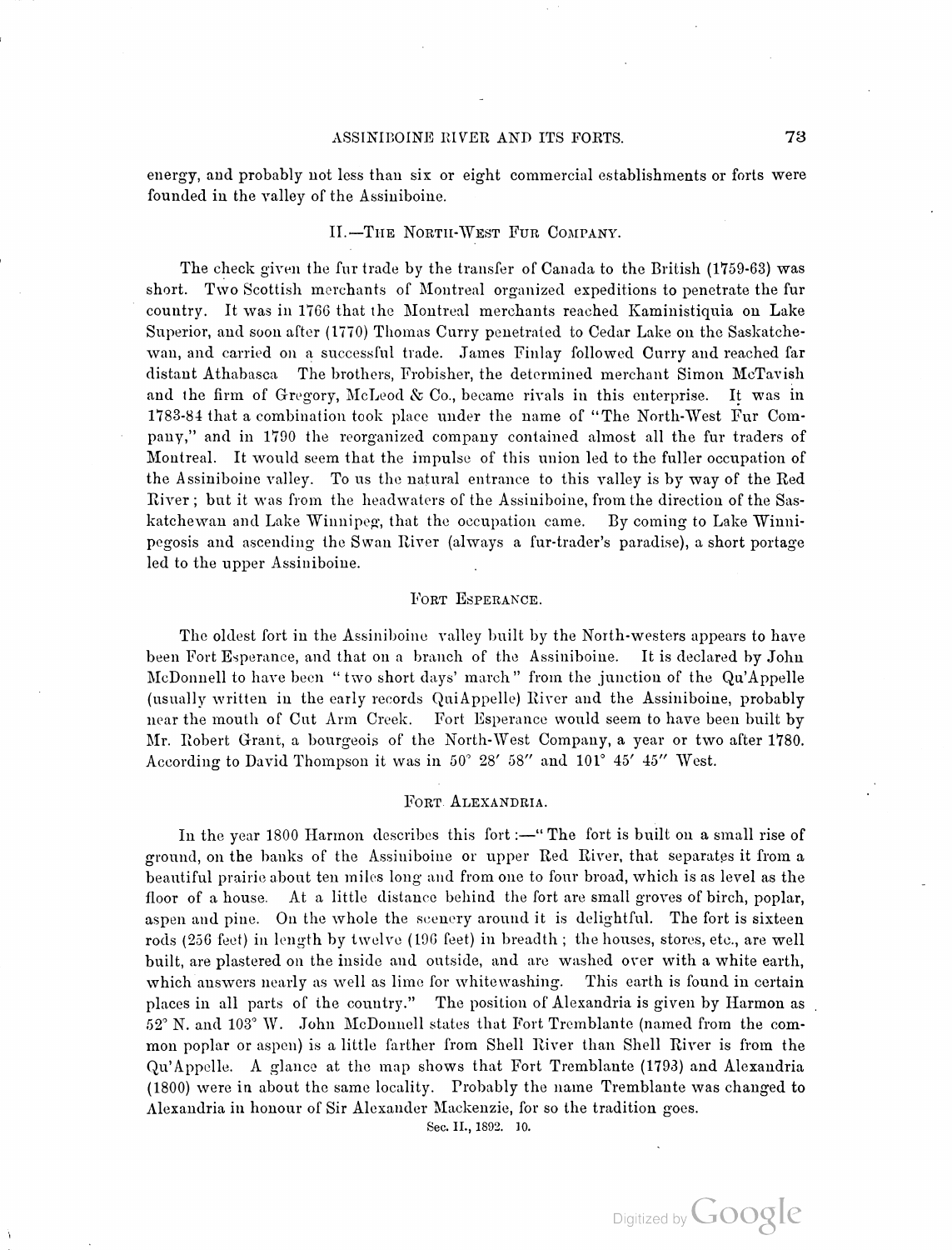of Garth makes a touching reference to his death (1799) as follows:-"Spring came on Connected with this locality is the name of Cuthbert Grant. Cuthbert Grant, Sr., the father of Cuthbert Grant, who became so celebrated as a half-breed leader in 1816, was the explorer of the Upper Assiniboine. He took up his abode on his first arrival in the district at the point known as River Tremblante. This was as early as 1790-probably earlier. The explorer was afterwards sent up the Saskatchewan and John McDonald and Mr. Grant feeling quite ill, I had to fit him out a comfortable awning in one of the boats to take him down the river to Cumberland House. We got Mr. Grant to Kaministiquia where he soon died." It is worthy of notice that in this, since known as the Fort Pelly district, which John McDonnell says was "Cuthbert Grant's favourite residence," his great grandson, Cuthbert McKay, a Red River half-breed known to the writer, established among his Indian relations what is now the successful Presbyterian Crowstand Mission, and died earnestly working for his kindred.

From the records of the time we learn also that <sup>a</sup> small fort was built at Shell River ( La Coquille) by the trader Peter Grant in 1794, but that it was trilling and could not compete with Fort Esperance to the south or Fort Tremblante on the north.

### MOUNTAIN À LA BOSSE.

After leaving the junction of the Qu'Appelle River with the Assiniboine, the latter runs east and south, until when within about fifty miles from the United States boundary it turns directly east. A few miles east of this turn stood a fort about the beginning of this century, which was of some importance. It was some distance from the present town of Virden on the C. P. R. Harmon incorrectly speaks of it as " Mountain <sup>à</sup> la basse " but undoubtedly the French word " bosse," <sup>a</sup> " hump," referring to the shape of the hill near it, is correct. Palliser's map and also Hind's sketch map mark a spot north of Oak Lake, known as " Boss Hill," which is plainly <sup>a</sup> corruption of the old name. The writer has been over the ground, but without being able to identify the site of the fort. The reason of this is no doubt to be found in the statement made by John McDonnell :-"The Mountain à la Bosse, a north-west fort, has been frequently established and as often abandoned, owing to the oppositions that come into that quarter, as these gentlemen when by themselves establish as few posts as they conveniently can, in order to save property. On the contrary when incommoded by new comers, they subdivide and divert the trade into as many little channels as they have men and clerks to <mark>o</mark>ccupy, well knowing that their opponents, who have but few goods generally, cannot oppose them at every place. " This no doubt accounts for the shifting nature of some of the posts, which are continually appearing and disappearing from the view of the historian.

### PINE FORT AND ASSINIBOINE HOUSE.

Coming down the Assiniboine with their trade it became the habit of the North westers to follow the Assiniboine and Red Rivers to Lake Winnipeg and on return to bring goods for the western trade by this route. Accordingly about eighteen miles below the junction of the Souris with the Assiniboine it was found convenient to have a post for distributing the supplies brought up by the canoes. At this point was built in 1785 what was called Pine Fort. This place was however abandoned by the traders when

h,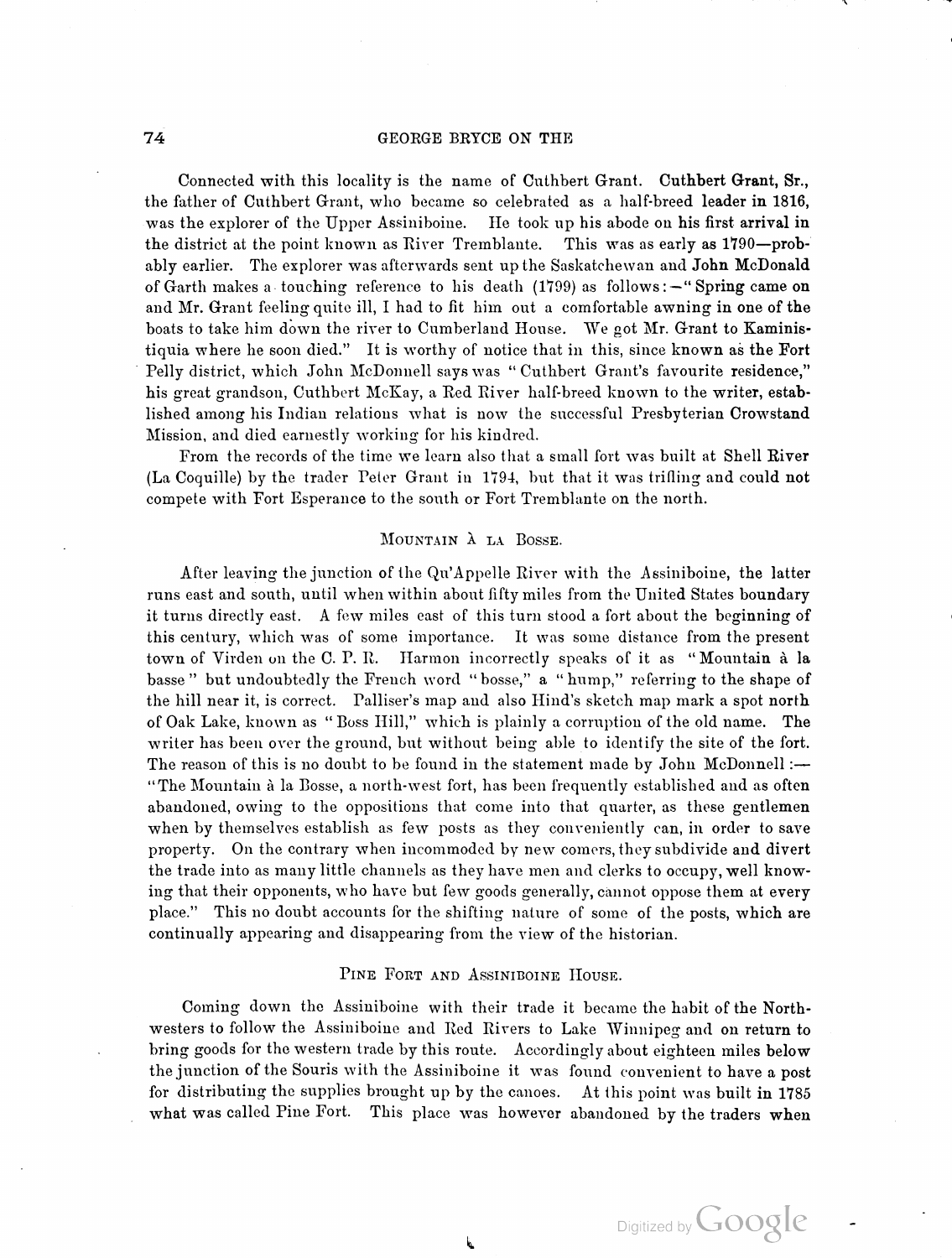#### ASSINIBOINE RIVER AND ITS FORTS. 75

they built in 1795 the Assiniboine House, a little above the mouth of the Souris, and if tradition is to be followed, on the north side of the Assiniboine. Thompson placed this fort in  $49^{\circ}$  40' 56" N. and  $99^{\circ}$  27' 15". This fort became of great importance as the depot for expeditions to the Mandans of the Missouri River. There is the record of an expedition in 1804 from this place, which met on the Missouri the celebrated party of Lewis and Clark on their way across the continent. We shall see that the mouth of the Souris be came the key of the western trade.

## III.-THE X Y COMPANY.

West Company " (see page 483 Masson's Bourgeois Vol. 2), or " Sir Alexander Mackenzie > 6 & Co. , ' or better still as the " <sup>X</sup> Y Company." Though the X Y Company was absorbed with great vigour; and included the valley of the Assiniboine. We have information that In 1795 great discussions took place among the Nor'-Westers, and in the following year Forsyth, Richardson & Co., of Montreal, began an opposition trade as a separate company. Alexander Mackenzie sympathized with these discontented partners, although he did not join them till 1799. This opposition company was known as the " New North in the coalition of 1804 after an eight years' existence, yet its operations were conducted there was an  $X$  Y fort near that of the Nor'-Westers on the Qu'Appelle, and that in 1804 the X Y Company erected <sup>a</sup> new fort five miles above Alexandria on the Upper Assini boine. At the mouth of the Souris in 1795 there were five rival forts. These were the newly founded Hudson's Bay Company fort, of which we shall speak, that of the Nor'-Westers, and no doubt the trading house of Forsyth, Richardson & Co. , besides two smaller concerns. There is the evidence of the trader John Pritchard, that he was at the  $X Y$ fort à la Souris in 1805, no doubt while it was passing over to the new company, and it is known that this trader was in charge in 1807 of the same fort then under the auspices of the North-West Company.

#### IV. —THE HUDSON'S BAY COMPANY.

The steady- going old Hudson's Bay Company, from the beginning of its career in 1670, had for a hundred years drawn by the magnetism of its name and wealth the Indian tribes of the interior to trade with it on the shores of Hudson Bay. The pushing traders of Montreal were, however, becoming formidable, and having penetrated the wilds were cutting off the sources of the English trade. The formal pledge to a decisive battle was given when Joseph Frobisher, on behalf of the Montreal traders in 1772, erected <sup>a</sup> fort near Sturgeon Lake on the Saskatchewan. This was a strategic point, and threatened to cut off both the north and south supplies of trade that had gone down to Hudson Bay. Immediate steps were taken by the great English company to penetrate the country from the Bay, and in 1774 Samuel Hearn, who had already gained <sup>a</sup> reputation by the discovery of the Coppermine River, arrived at the Saskatchewan , and five hundred yards distant from the new fort of their Montreal opponents erected Cumberland House. Now began a struggle of the giants. Shortly after 1780 as we have seen, the Nor'-Westers by way of Swan River occupied the Assiniboine valley. Following in their wake the Hudson's Bay Company crossed from Lake Winnipeg, through Lake Winnipegosis, and erected an establishment about 1790 near the mouth of Swan River. This they deserted shortly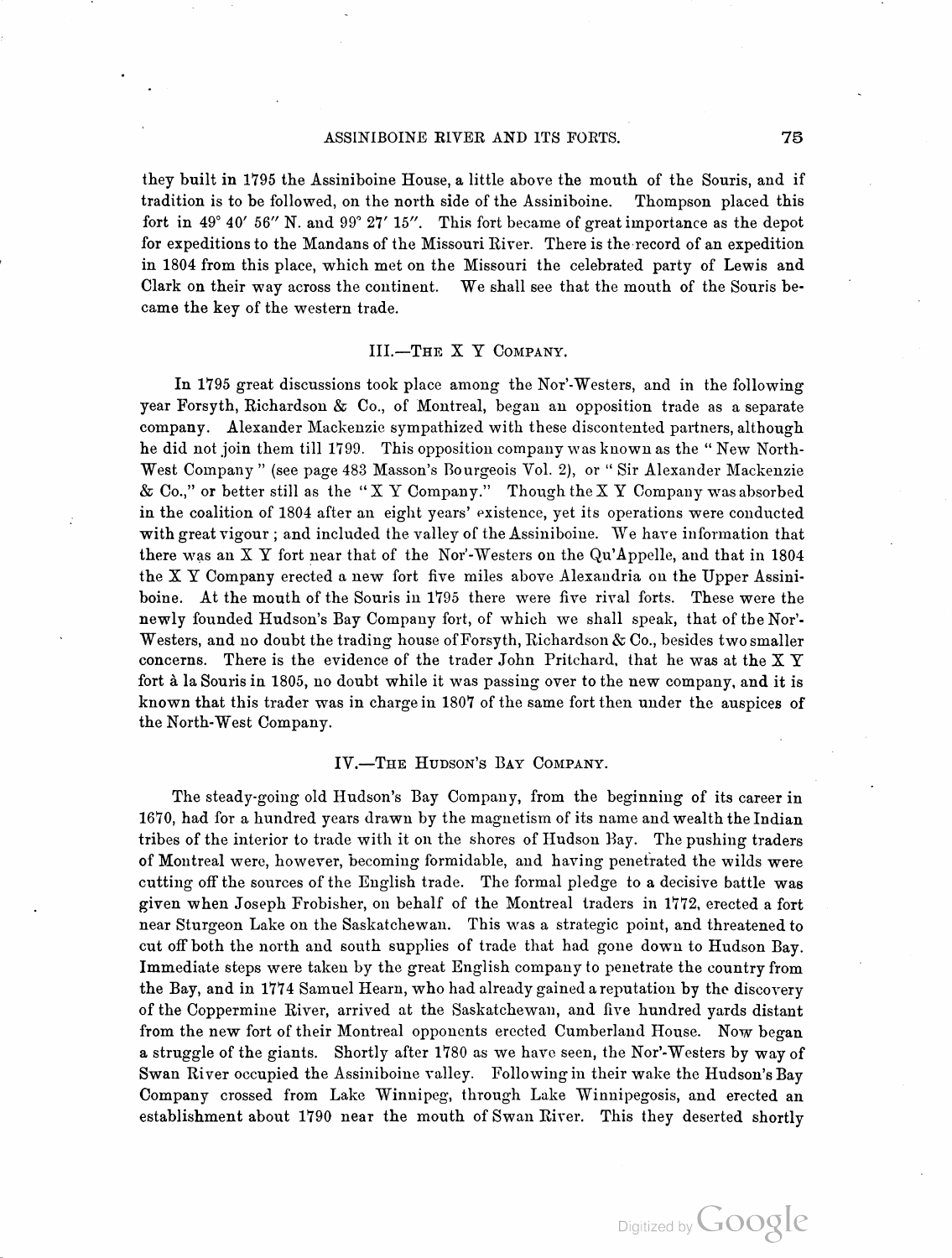after and built a fort some nine miles below Fort Alexandria on the Assiniboine, a few miles north-west of the site of the present Fort Pelly. This was the first Hudson's Bay Company House on the Assiniboine.

# BRANDON HOUSE.

Determined, when once it had undertaken the task, to cover the whole country with its forts, the Hudson's Bay Company was so energetic that we find the Nor' - Westers com plaining that their rivals could enter the River Dauphin, out of Lake Winnipeg, a month earlier than they were able to do, and thus secure most of the trade Pursuing their new policy of aggression the Hudson's Bay Company descended from the headwaters of the Assiniboine, and a couple of miles above the mouth of the Souris River founded in 1794, the historic fort known as Brandon House . On the grassy bank of the Assiniboine the writer some time ago found the remains of the old fort, and from the well preserved character of the sod was able to make out the line of the palisades, the exact size of all the buildings, and to give the ground plan as here shown.



The fort was on the south side of the Assiniboine about seventeen miles below the present City of Brandon. It is situated on the homestead of Mr. George Mair, a Canadian settler from Beauharnois, Quebec, who settled here on 20th July, 1879. He is proud of the possession which he by good chance obtained, and keeps the plot in good order. The site was well chosen at a bend of the river, having the Assiniboine in front of it on the east and partially so also on the north. The front of the palisade faced to the east, and midway in the wall was a gate ten feet wide, with inside of it a look-out seven feet square. On the south side was the long storehouse marked. In the centre had stood a building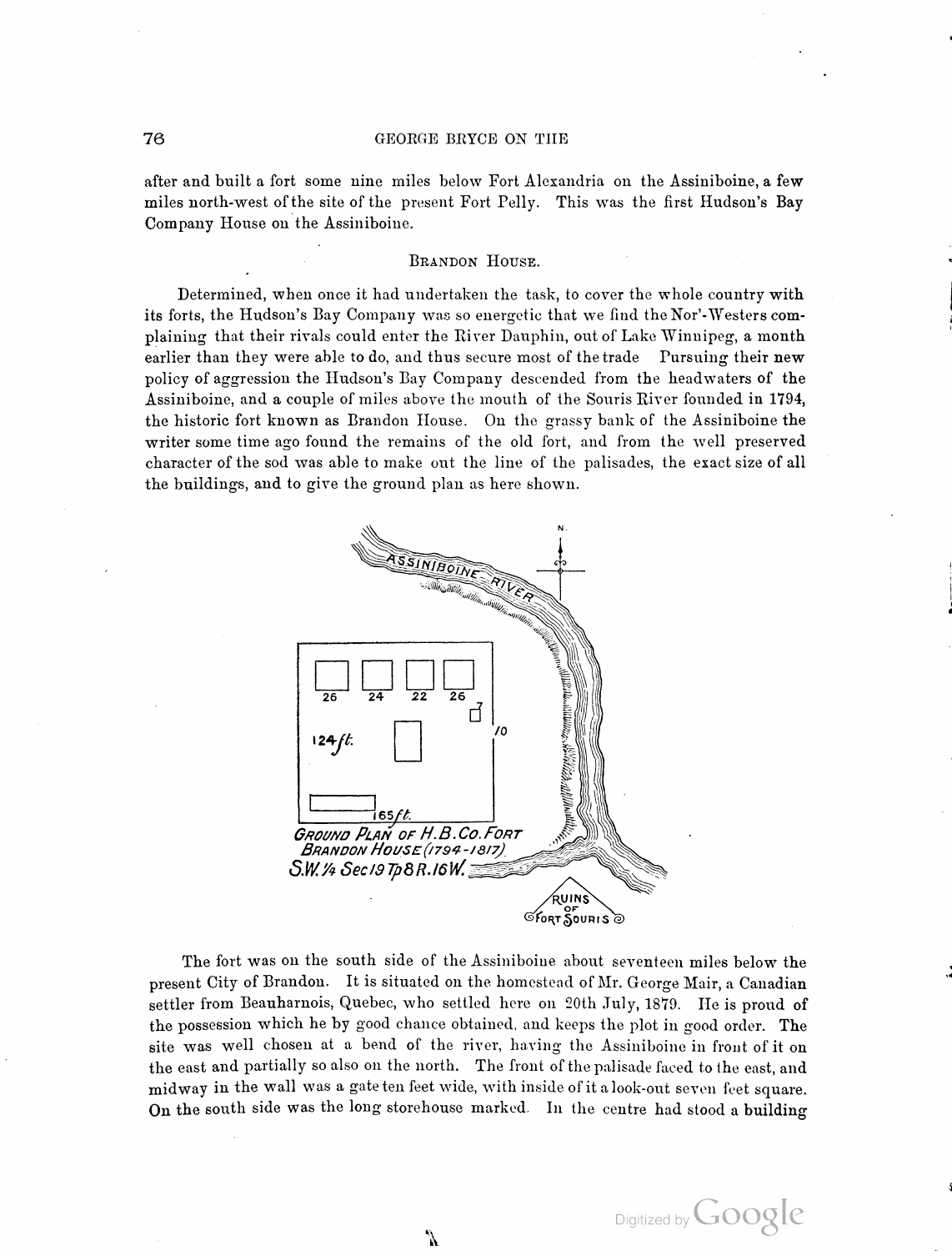said by some to have been the blacksmith's shop. Along the north wall were the buildings for residences and other purposes. Across the ravine to the south and east are the remains of another fort, generally thought to have been Fort <sup>à</sup> la Souris of the X Y Company. This had probably become the fort of the North- West Company after the fusion of 1804, for we learn that during the troubles of 1812-17 Brandon House and the North West fort were within gun-shot of one another. On the north side of the river, and some distance down the river may still be seen a gap in the woods, where there are traces of another fort, and indications point to it having been Assiniboine or Stone Indian House described by David Thompson and already referred to.



Front gateway. Only fragment remaining (1892) of Fort Garry (1835-82.)

## DAYS OF CONFLICT.

In the fierce contest between Lord Selkirk and the North- West Company ( 1812-17) the forts of the Assiniboine played an important part. It was at Brandon House that the seizure of pemican took place that brought on the hostilities. It was on the Qu'Appelle River in 1816 that the Half-breeds or Bois-brulés, under young Cuthbert Grant, organized their party to attack Fort Douglas-Lord Selkirk's fort within the limits of the present City of Winnipeg. As soon as the grass had started in the spring of <sup>1816</sup> it was down the Assiniboine the invading force came, taking <sup>a</sup> contingent from each fort, to make the attack of the 19th of June, by which Governor Robert Semple and twenty of his officers and men fell. The monument of " Seven Oaks" erected last year by the Manitoba Historical Society marks the scene of this tragedy.

### RECENT FORTS.

The union of the Hudson's Bay and North- West Companies in 1821 led to a change in the distribution of the forts along the Assiniboine River. Fort Pelly, named after a governor of the Company, served for the Upper Assiniboine. Fort Qu'Appelle was placed in the beautiful spot now occupied, ninety miles west of old Fort Esperance. Near the